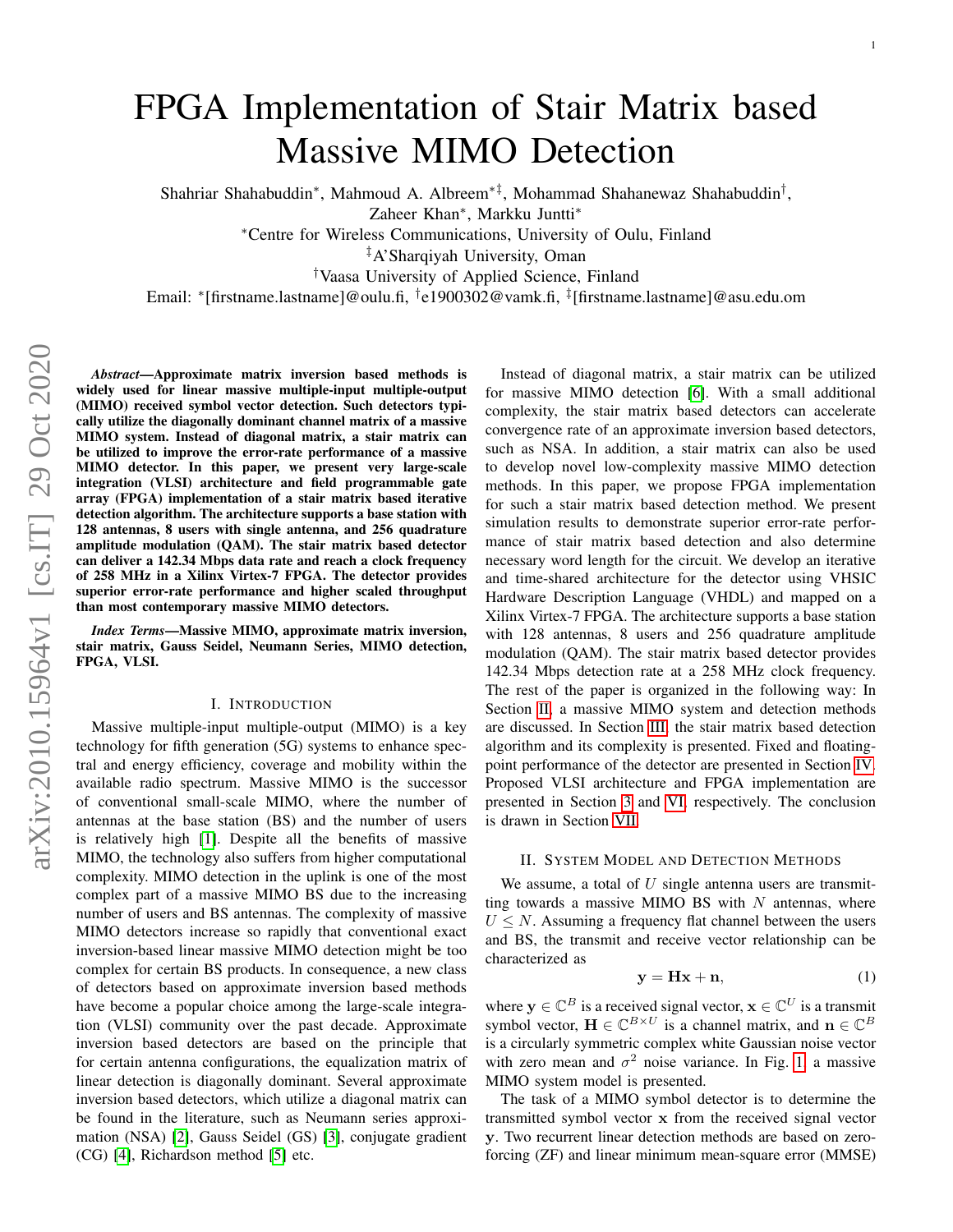<span id="page-1-1"></span>

Fig. 1: Massive MIMO system model.

equalization. ZF inverts the channel matrix H to determine the transmitted vector and does not consider the effect of noise vector n, which can be expressed as

$$
\tilde{\mathbf{x}}_{\text{ZF}} = \mathbf{H}^{\dagger} \mathbf{y} = (\mathbf{H}^{\mathbf{H}} \mathbf{H})^{-1} \mathbf{H}^{\mathbf{H}} \mathbf{y},\tag{2}
$$

where  $H^{\dagger}$  is a pseudo-inverse of H. The ZF detector requires an inversion of the *Gramian* matrix, **G**, where  $G_{ZF} = H^H H$ . The MMSE detector takes noise into account and provides better performance than ZF. MMSE detection can be expressed as

$$
\tilde{\mathbf{x}}_{MMSE} = (\mathbf{H}^{\mathbf{H}} \mathbf{H} + \sigma^2 \mathbf{I}_U)^{-1} \mathbf{H}^{\mathbf{H}} \mathbf{y},\tag{3}
$$

where  $I_U$  is the  $U \times U$  identity matrix. The *Gramian* matrix is modified with a regularization by noise variance for MMSE, i.e.,  $\mathbf{G}_{\mathrm{MMSE}} = \mathbf{H}^{\mathrm{H}} \mathbf{H} + \sigma^2 \mathbf{I}_U$ .

For small-scale MIMO detection, the inversion of a *Gramian* was based on exact matrix inversion methods. However, the exact inversion can be complex as the number of users increases. For example, *Gramian* of a 16 users system  $(U = 16)$  will be a  $16 \times 16$  matrix. Therefore, the approximate inversion based detection methods are usually used by the VLSI community. These detection mechanisms are iterative and they heavily utilize the diagonal matrix. For example, in GS method, G is decomposed as

$$
\mathbf{G} = \mathbf{D} + \mathbf{L} + \mathbf{R},\tag{4}
$$

where  $D$ ,  $L$  and  $R$  are the diagonal component, the strictly lower triangular component, and strictly upper triangular component, respectively. The GS can be used to estimate the transmitted signal vector  $\hat{\mathbf{x}}$  as

$$
\hat{\mathbf{x}}_t = \left(\mathbf{D} + \mathbf{L}\right)^{-1} \left(\hat{\mathbf{x}}_{\text{MF}} - \mathbf{R}\hat{\mathbf{x}}_{t-1}\right),\tag{5}
$$

where  $\hat{\mathbf{x}}_{\text{MF}} = \mathbf{H}^H \mathbf{y}$  is a matched filter [\[3\]](#page-3-2).

## <span id="page-1-0"></span>III. STAIR MATRIX BASED GAUSS-SEIDEL METHOD

A stair matrix is a special tri-diagonal matrix where the off-diagonal elements on either the even or the odd row are zeros [\[6\]](#page-3-5). Matrix S is considered as a stair matrix if one of the following conditions is satisfied:

- 
$$
\mathbf{S}_{(i,i-1)} = 0
$$
,  $\mathbf{S}_{(i,i+1)} = 0$  where  $i = 2, 4, ..., 2 \lfloor \frac{K}{2} \rfloor$   
\n-  $\mathbf{S}_{(i,i-1)} = 0$ ,  $\mathbf{S}_{(i,i+1)} = 0$  where  $i = 1, 3, ..., 2 \lfloor \frac{K-1}{2} \rfloor + 1$ 

# <span id="page-1-2"></span>Algorithm 1 Inversion of a Stair Matrix

*input*: S  $\bm{o}$ utputs:  $\mathbf{S}^{-1}$ 1: for  $i = 1 : 1 : U$ 2:  $S_{i,i}^{-1} = 1/S_{i,i}$ 3: end 4: for  $i = 2 : 2 : 2 [U/2]$ 5:  $\mathbf{S}_{(i,i-1)}^{-1} = -\mathbf{G}_{(i,i-1)} \mathbf{S}_{i,i}^{-1} \mathbf{S}_{(i-1,i-1)}^{-1}$  $\mathbf{S}_{(i,i+1)}^{-1} = -\mathbf{G}_{(i,i+1)}\mathbf{S}_{i,i}^{-1}\mathbf{S}_{(i+1,i+1)}^{-1}$ 7: end

TABLE I: Complexity comparison

<span id="page-1-3"></span>

| Algorithm    | Computational complexity |  |  |  |
|--------------|--------------------------|--|--|--|
| CG           | $(K+1)(4U^2+20U)$        |  |  |  |
| <b>NSA</b>   | $(K-1)(2U^3+2U^2-2U)$    |  |  |  |
| GS           | $6KU^2$                  |  |  |  |
| Stair Matrix | $K(4U^2 - 2U)$           |  |  |  |

The stair matrix S is essentially a diagonal matrix D with some additional off-diagonal elements. A  $6 \times 6$  stair matrix can be expressed with either of the following forms:

$$
\mathbf{S} = \begin{bmatrix} \times & \times & & & & \\ & \times & & & & & \\ & \times & \times & & & & \\ & & \times & \times & & & \times \\ & & & \times & & \times & \times \\ & & & & \times & & \times \end{bmatrix} \quad \text{or} \quad \mathbf{S} = \begin{bmatrix} \times & & & & & & \\ \times & \times & \times & & & & & \\ & \times & \times & \times & & & & \\ & & \times & \times & \times & & & & \\ & & \times & \times & \times & & & & \end{bmatrix}
$$

The stair matrix S can be extracted from the *Gramian* by only extracting the cross shaped values shown here. The inversion of a stair matrix can be calculated in a straightforward manner, which is presented in Algorithm [1.](#page-1-2) The diagonal elements are computed with reciprocals and the off-diagonal elements require a couple of multiplications. An iterative detection method based on stair matrix is proposed in [\[6\]](#page-3-5). In their proposed method, the initial solution is based on inverse of stair matrix and matched filter.

$$
\hat{\mathbf{x}}_{(0)} = \mathbf{S}^{-1} \hat{\mathbf{x}}_{\text{MF}}.\tag{6}
$$

This solution is updated with each iteration in the following way:

$$
\hat{\mathbf{x}}_t = \mathbf{S}^{-1} \left( (\mathbf{S} - \mathbf{G}) \hat{\mathbf{x}}_{t-1} + \hat{\mathbf{x}}_{\mathrm{MF}} \right) \tag{7}
$$

It is evident that the solution only requires an inversion of the stair matrix, which is already presented in Algorithm [1.](#page-1-2) The rest of the algorithm requires a matrix inversion and addition with matched filter. The stair matrix based detection method requires a total of U number of divisions and  $t(4U^2 - 2U)$ number of real multiplications. In Table [I,](#page-1-3) the complexity of the stair matrix based detection algorithm is compared to three most popular approximate inversion based detection methods. The comparison is based on the number of real multiplication required for each detection mechanism. It is evident from the table that stair matrix based detection method is less complex than most approximate inversion based detectors.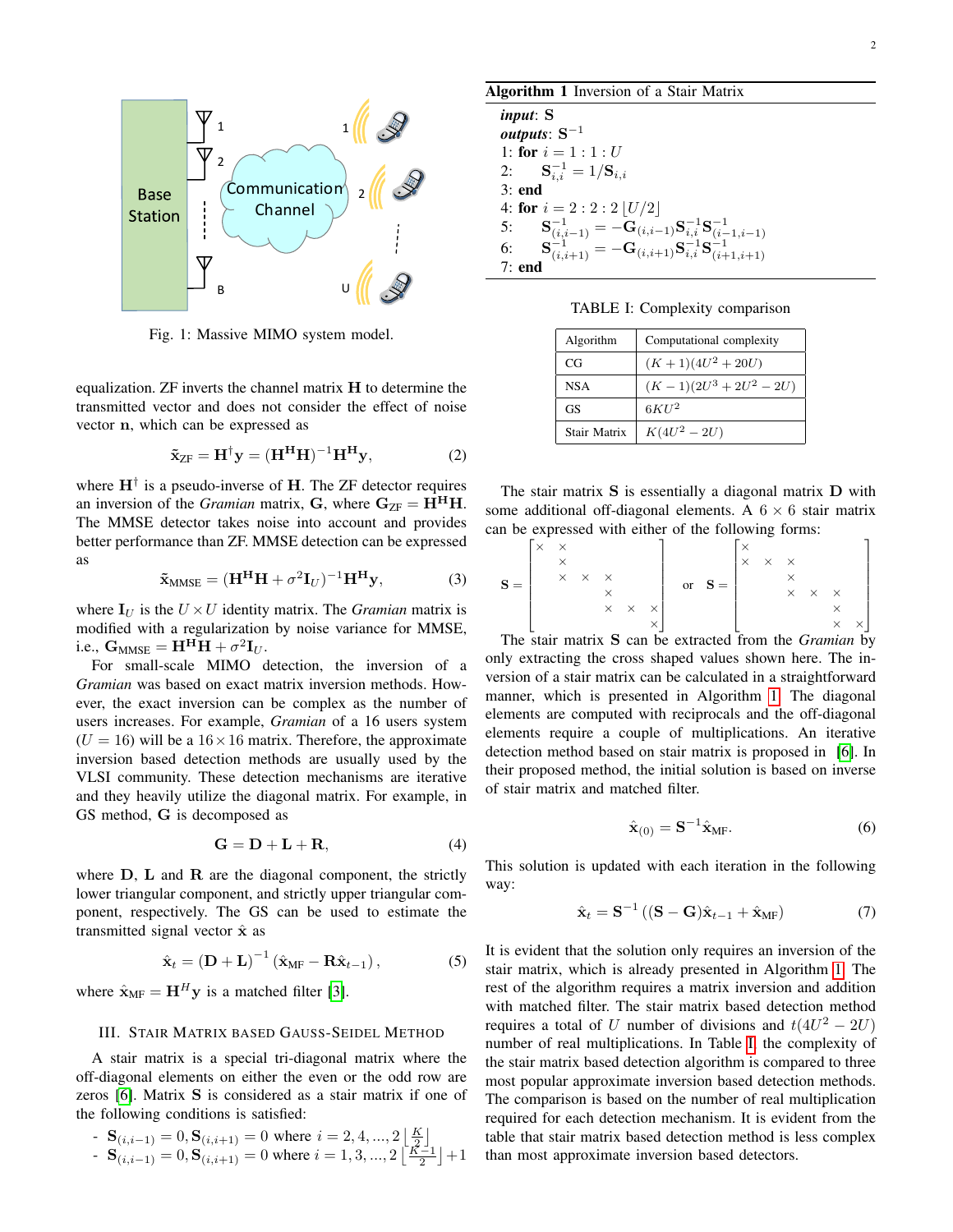# IV. SIMULATION RESULTS

<span id="page-2-0"></span>We present error-rate performance of different detection mechanism in Fig. [2.](#page-2-2) We simulate NSA, GS, MMSE, CG and Richardson methods to compare with the stair matrix based detection. Here, we used 10,000 Monte-Carlo trials for all simulations. The modulation scheme for these simulations is 256-QAM. We consider an i.i.d. Rayleigh fading channel between the BS and users. In Fig. [2,](#page-2-2) we simulate the detectors for 8 users transmitting to a BS equipped with 128 antennas. The number of iterations used for all the algorithms is  $t = 2$ . GS and stair matrix based detectors reach near MMSE performance for this scenario. The stair matrix based detector outperforms NSA, Richardson and CG methods by a significant margin.

<span id="page-2-2"></span>

Fig. 2: Detector performance for 128 BS antennas and 8 users with 256-QAM.

We also present the fixed-point simulation performance of stair matrix in Fig. [2.](#page-2-2) We curve of the stair matrix based detector with fixed word lengths is denoted by FP. The Gramian matrix is set to a total of 12 bits with 8 bits for fraction, while the matched filter inputs are set to a total of 15 bits with 10 bits of fraction. The output of the inverse of S is set to 17 bits. The outputs of multiplication between  $(S - G)$  and  $\hat{x}$  are set to 20 bits with 16 bits of fraction. The values of  $\hat{x}$  are set to 12 bits with 8 bits of fraction in the entire simulation. These optimal word lengths are found after numerous simulations in the Matlab environment. Wrapping and rounding mechanisms are used in the simulations for quantizing the integer and fractional parts, respectively. Fig. [2](#page-2-2) shows that the fixed-point version of a stair matrix based detector coincides with its floating-point counterpart.

#### V. VLSI ARCHITECTURE

We present an iterative and time-shared VLSI architecture for the stair matrix based massive MIMO detection. The VLSI architecture is designed for maximum utilization of a complex multiplier array, which is the crux of the detector operation. A VLSI architecture based on a systolic array with numerous multiply-and-accumulate (MAC) processing elements (PE) is

another candidate for such a detector. However, we prefer the proposed time-shared architecture due to the iterative nature of our algorithm.

A high level block diagram of the proposed VLSI architecture is presented in Fig. [3.](#page-2-1) We assume the *Gramian* and matched filters are computed during pre-processing stage and we focus only on the detection part in this paper. The inputs of the architecture comes from subtraction of the stair matrix from the *Gramian* matrix  $(S - G)$ , diagonal elements of  $(G)$ , non-diagonal elements (G), and matched filter. A 13 bits input where 9 bits are fraction is used for G matrix. Even though 12 bits are sufficient for G according to Fig. [2,](#page-2-2) we relax the word length by one bit to avoid any unexpected quantization errors. The memory part is depicted in green, while the logic parts in blue in Fig. [3.](#page-2-1) It should be noted that the size of the blocks in Fig. [3](#page-2-1) is not proportional to the actual area they occupy in the FPGA die.

<span id="page-2-1"></span>

Fig. 3: High level architecture of the VLSI architecture for stair matrix based detection.

According to Fig. [2,](#page-2-2) the entire architecture can be divided in four major parts: (1) a Newton-Raphson divider, (2) a multiplier array, (3) an adder tree and an adder array, and (4) control logic. The main memories involved with the architecture is related to  $S - G$ , and register arrays to store incoming matched filter, diagonal and non-diagonals of  $S^{-1}$ , and an array at the output. We require to store 64 elements of  $S - G$  because the Gramian becomes  $8 \times 8$  for an 8 users massive MIMO system. We use a memory which stores 8 elements of  $S - G$  in each address to utilize the multiplier array properly. Thus, each word in the memory is  $26 \times 8$  bits wide. However, the values of  $S - G$  is assumed to be written one at a time, and therefore, we require a separate register array and associated logic to concatenate the 8 elements into a longer word of  $26 \times 8$  bits and write into the S – G memory. A few points to be noted here: (1)  $S - G$  do not require any subtraction, because the non-zero elements of S comes straight away from G, and the subtraction output will be zero for those elements. (2) Due to the symmetric nature, it is possible to store only the upper or lower triangular part of G. However,